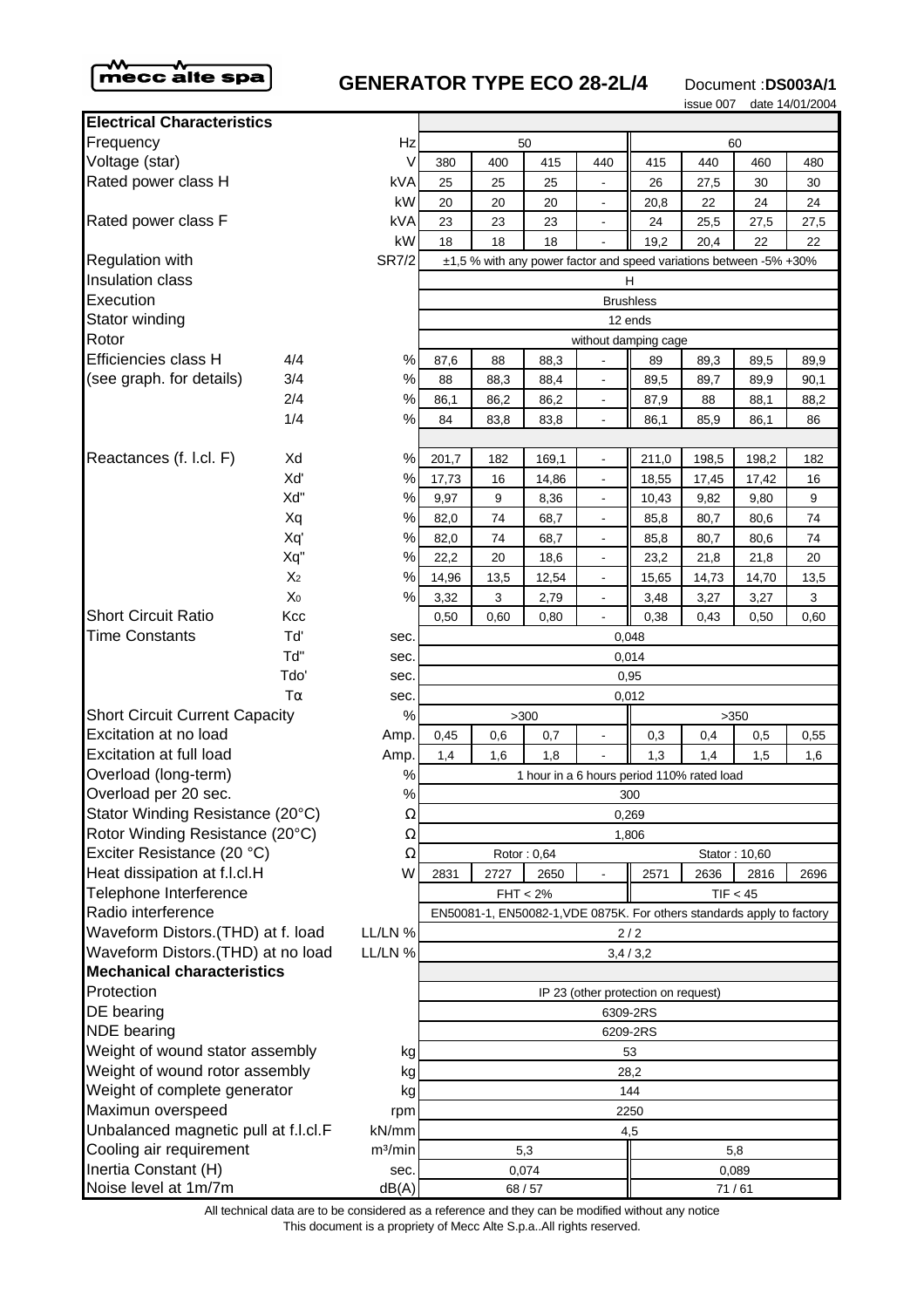

## **GENERATOR TYPE ECO 28-2L/4** Document : **DS003A/2**

**50 Hz**







This document is a propriety of Mecc Alte S.p.a.. All rights reserved.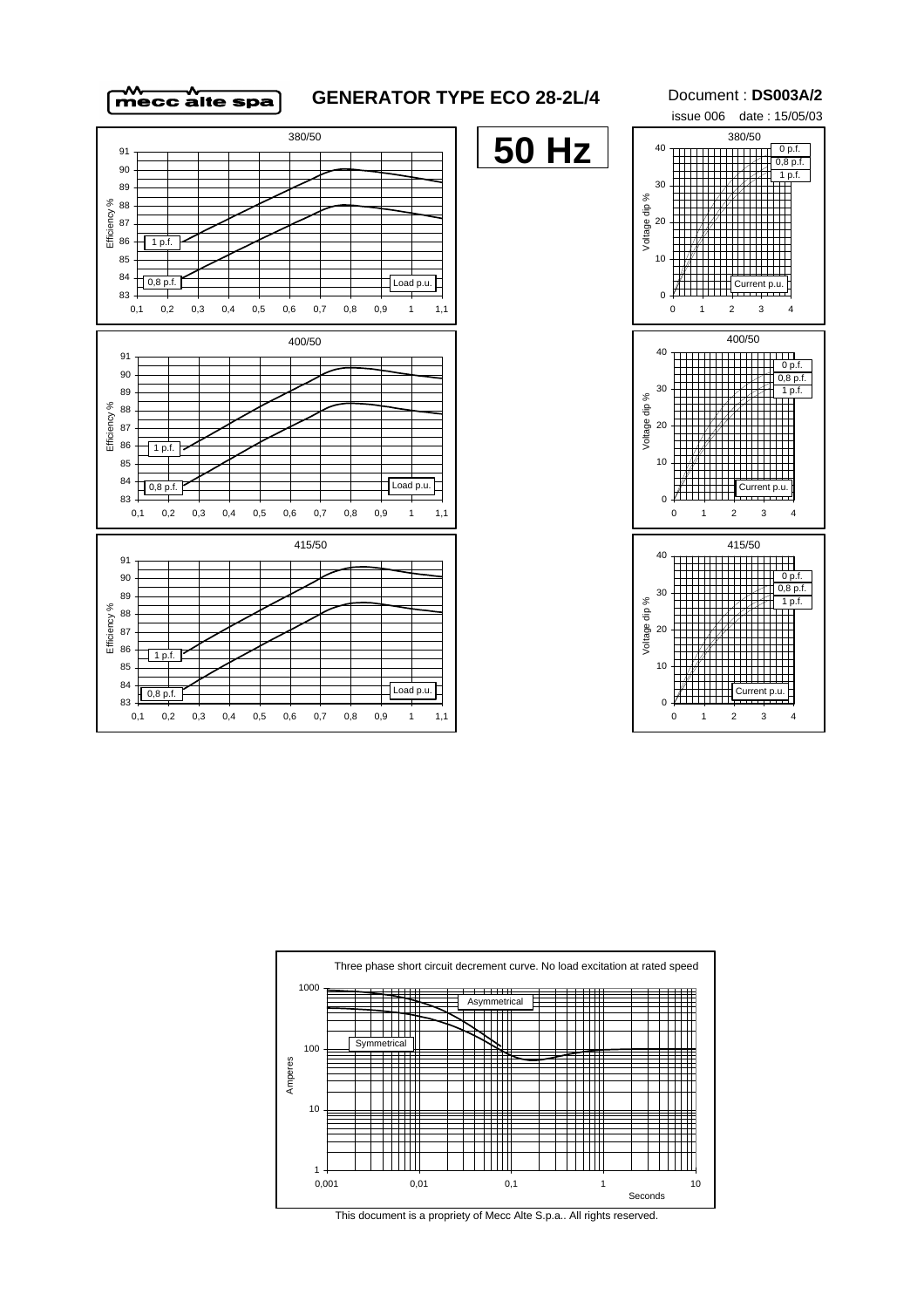

415/60

90 91 92

## **GENERATOR TYPE ECO 28-2L/4** Document : **DS003A/3**

**60 Hz**

issue 006 date : 15/05/03 415/60  $0,8$  p.f.  $1 p.f.$  $0 p.f.$ 

40 50





This document is a propriety of Mecc Alte S.p.a.. All rights reserved.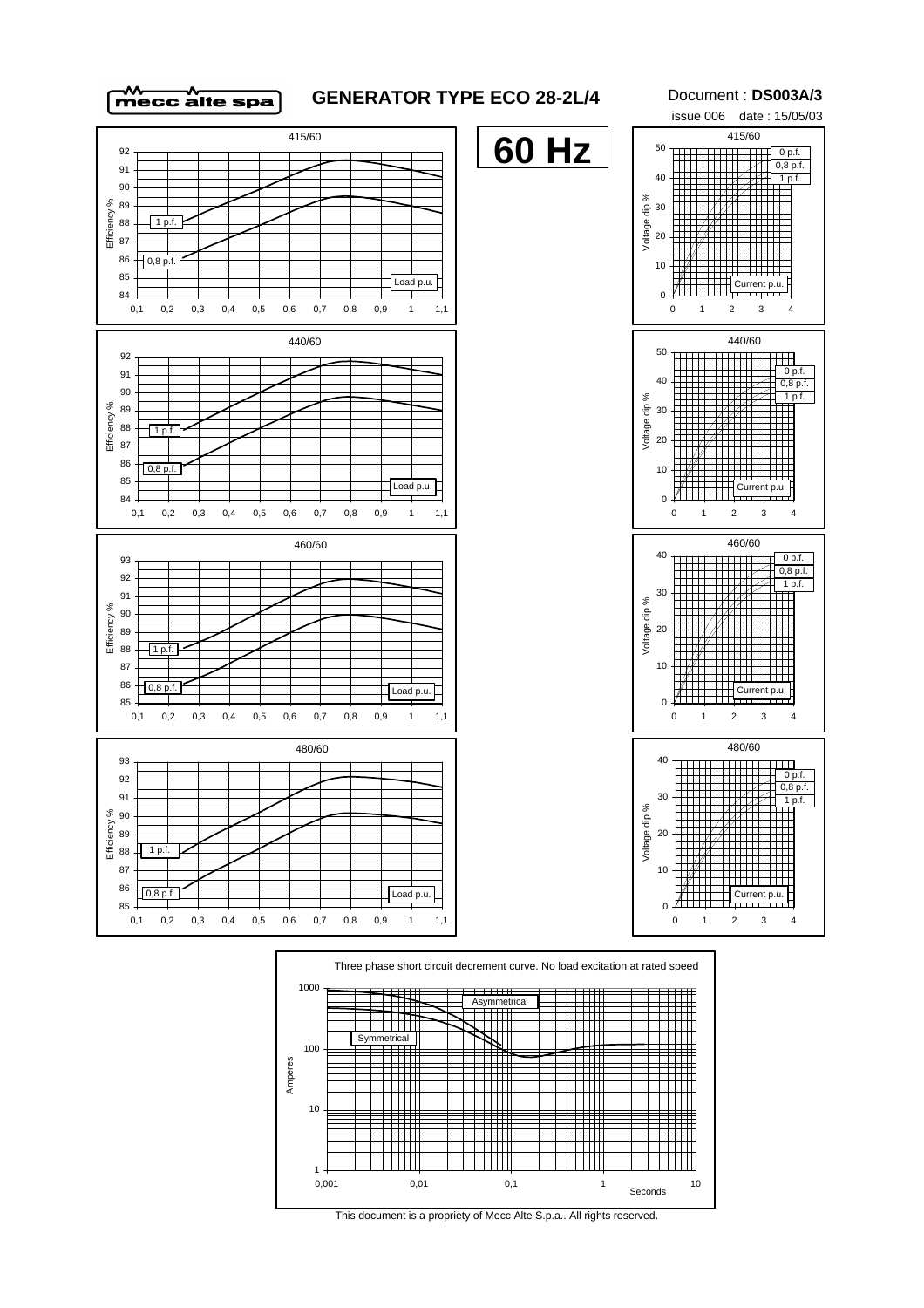